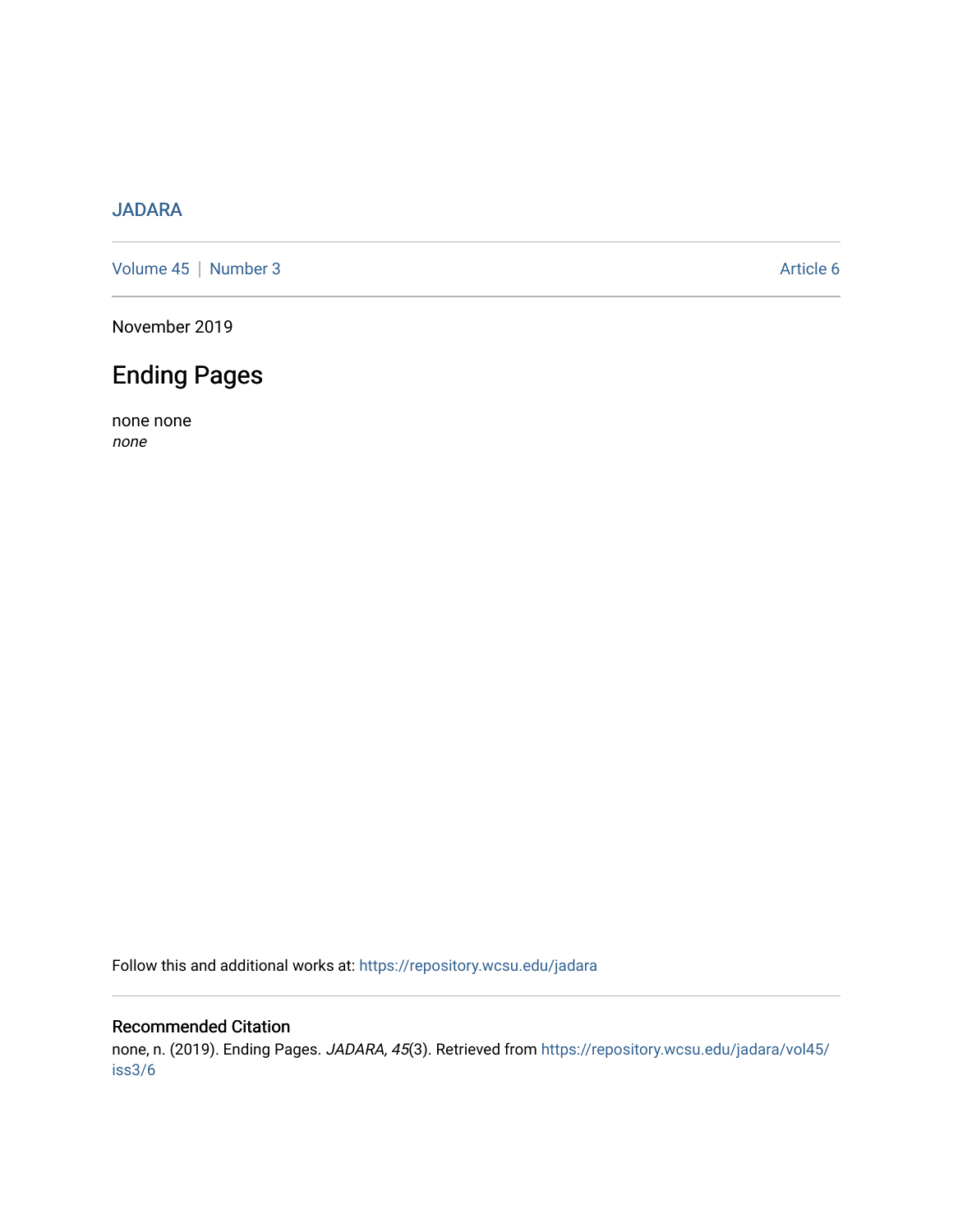none: Ending Pages



١

Professionals Networking for Excellence in Service Delivery with Individuals who are Deaf or Hard of Hearing P.O. Box 480 • Myersville, MD 21773 301 -293-8969 TTYA/oice/Fax adaraorg@comcast.net • www.adara.org

|                                                                             |                                                                                                                                                                                                                                | Degree: __________ |                                |                |  |
|-----------------------------------------------------------------------------|--------------------------------------------------------------------------------------------------------------------------------------------------------------------------------------------------------------------------------|--------------------|--------------------------------|----------------|--|
|                                                                             |                                                                                                                                                                                                                                |                    |                                |                |  |
|                                                                             |                                                                                                                                                                                                                                |                    |                                |                |  |
|                                                                             | E-mail: Album and the contract of the contract of the contract of the contract of the contract of the contract of the contract of the contract of the contract of the contract of the contract of the contract of the contract |                    |                                |                |  |
|                                                                             | Please list any certifications (e.g., CRCC) or special training: ________________                                                                                                                                              |                    |                                |                |  |
| Are you:<br>O Deaf<br>O H.H.<br>O Hearing<br>O Late Deafened<br>O DeafBlind | Gender:<br>O Male<br>O Female                                                                                                                                                                                                  |                    |                                |                |  |
|                                                                             | Have you been a member of ADARA in the past? If so, what year did you join?_____<br>If you are a member of a local chapter, please indicate which chapter: _________                                                           |                    |                                |                |  |
| Membership:                                                                 | O Regular \$65/year    QRegular \$120/two years<br>O Family \$65/year for first person and \$30/year each additional person<br>Names:                                                                                          |                    |                                |                |  |
|                                                                             | O Organizational \$175/year<br>O Retired \$35/year<br>O Foreign \$85/year<br>O Student* \$35/year Area of Study_______<br>* Students must submit a signed letter from their universities.                                      |                    |                                |                |  |
| Subscription:                                                               | (JADARA Journals ONLY) O USA/Domestic \$90/year O Foreign \$100/year                                                                                                                                                           |                    |                                |                |  |
|                                                                             |                                                                                                                                                                                                                                |                    |                                |                |  |
| Method of payment:<br>O Check                                               | Check #: $\frac{1}{2}$                                                                                                                                                                                                         |                    | (Make checks payable to ADARA) | Amount: \$     |  |
| O Money Order                                                               | Money Order #: _________                                                                                                                                                                                                       |                    |                                | Amount: \$____ |  |
|                                                                             | You may also pay online via PayPal. To do so, visit www.adara.org and click the<br>membership tab located at the top of the page, and follow the directions given.                                                             |                    |                                |                |  |
|                                                                             |                                                                                                                                                                                                                                | Thank you!         |                                |                |  |

1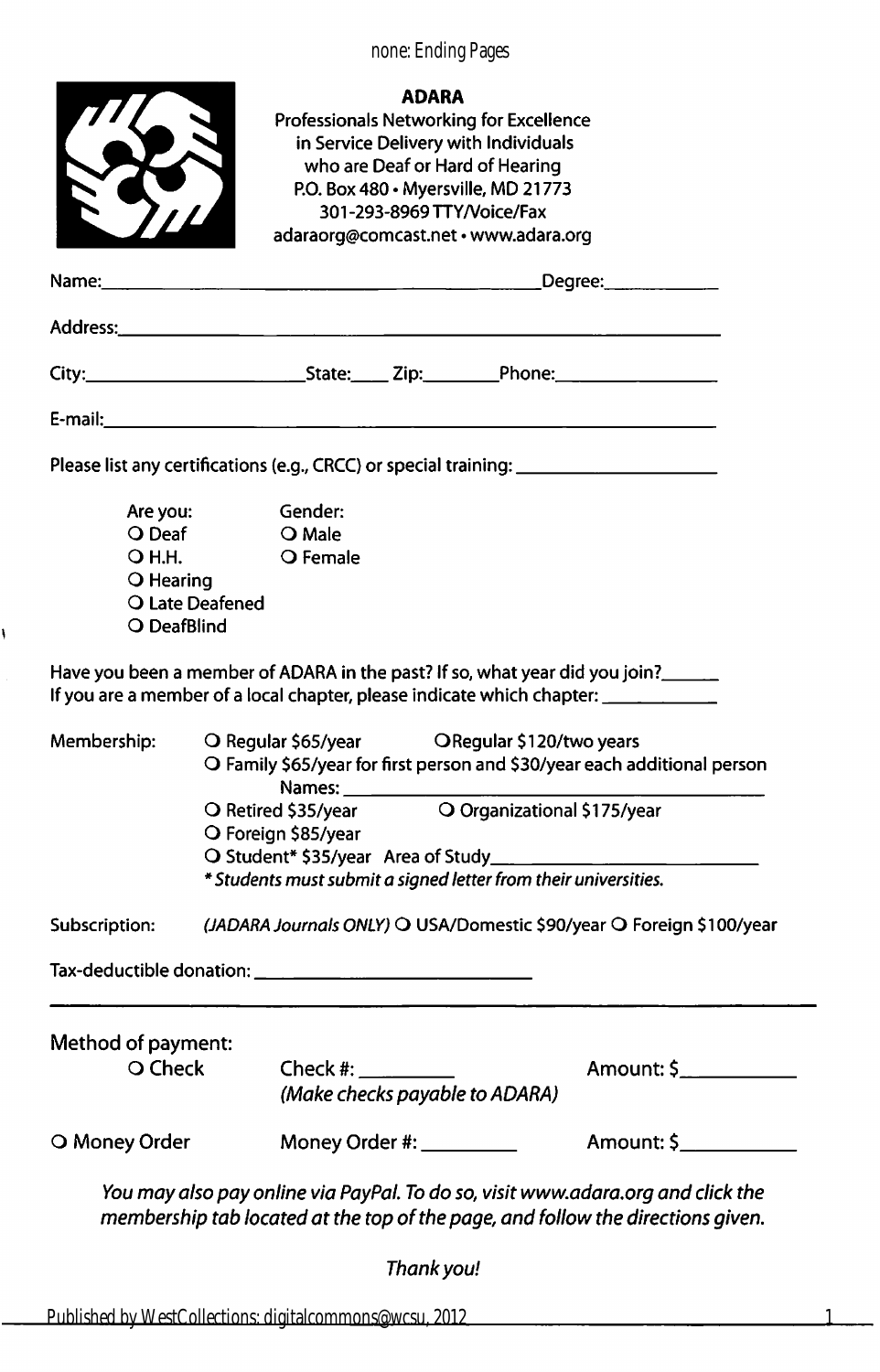*JADARA, Vol. 45, No. 3 [2012], Art. 6*

# No time? No problem



# Let us take care of your words.

Work with our professional team and never sweat a deadline again.



# T.S. Writing Services, LLC

Writing • Editing • Design • Translation A Deaf-Owned Company www.tswriting.com info@tswriting.com